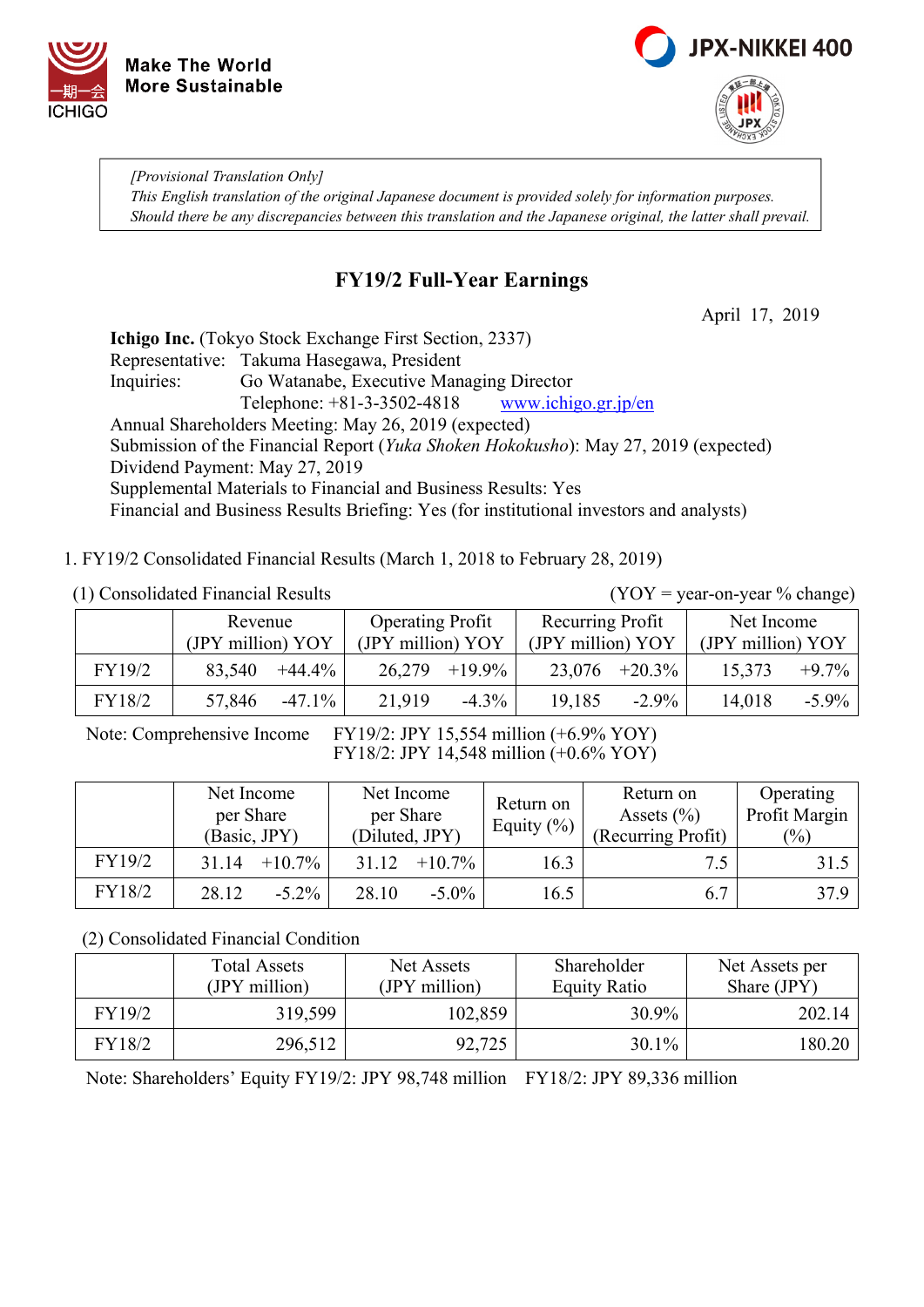## (3) Consolidated Cash Flows

|        | Cash Flows from<br>Operations<br>(JPY million) | Cash Flows from<br>Investments<br>(JPY million) | Cash Flows from<br>Financing<br>(JPY million) | Cash and Cash<br>Equivalents<br>(JPY million) |
|--------|------------------------------------------------|-------------------------------------------------|-----------------------------------------------|-----------------------------------------------|
| FY19/2 | 21,762                                         | $-15,602$                                       | 4,346                                         | 45,029                                        |
| FY18/2 | 10,603                                         | $-5,645$                                        | $-6,124$                                      | 39,365                                        |

Note: Cash Flows from Operations excluding investment (net) in Real Estate and Power Plants for Sale FY19/2: JPY 25,522 million FY18/2: JPY 16,722 million

### 2. Dividends

|                      |                          |                                             |       | Dividend per Share (JPY) |       | Total                     |              | Dividend on         |
|----------------------|--------------------------|---------------------------------------------|-------|--------------------------|-------|---------------------------|--------------|---------------------|
|                      | First                    | Second  <br>Quarter Quarter Quarter Quarter | Third | Fourth                   | Total | Dividend<br>(JPY million) | Payout Ratio | <b>Equity Ratio</b> |
| FY18/2               |                          |                                             |       |                          |       | 2,974                     | 21.3%        | $3.5\%$             |
| FY19/2               | $\overline{\phantom{0}}$ | $\overline{\phantom{0}}$                    |       |                          |       | 3,419                     | 22.5%        | $3.7\%$             |
| FY20/2<br>(Forecast) | $\overline{\phantom{0}}$ | $\overline{\phantom{0}}$                    |       |                          |       |                           | 23.0%        |                     |

3. FY20/2 Full-Year Consolidated Earnings Forecast (March 1, 2019 to February 29, 2020)

 $(YOY = year-on-year \% change)$ 

|        | <b>Operating Profit</b><br>(JPY million) YOY |          | Recurring Profit<br>(JPY million) YOY |          | Net Income<br>(JPY million) YOY |          | Net Income per<br>Share $(JPY)$ |          |
|--------|----------------------------------------------|----------|---------------------------------------|----------|---------------------------------|----------|---------------------------------|----------|
| FY20/2 | 26,500                                       | $+0.8\%$ | 22,800                                | $-1.2\%$ | 15,000                          | $-2.4\%$ | 30.39                           | $-2.4\%$ |

Note: Ichigo provides a full-year earnings forecast, but not a half-year forecast, because Ichigo believes the longer full-year forecast is more consistent with global best practice and the focus of Japan's Corporate Governance Code on growing long-term sustainable corporate value. In addition, Ichigo is focused on earnings growth (not revenue growth), with a particular focus on growing long-term EPS, so does not issue a Revenue forecast.

#### 4. Other

| (1) Changes in significant consolidated subsidiaries<br>(material changes in scope of consolidation): | <b>Yes</b>                                            |
|-------------------------------------------------------------------------------------------------------|-------------------------------------------------------|
| New subsidiaries $(2)$ :                                                                              | Hakata GK Tokumei Kumiai<br>Sunrise GK Tokumei Kumiai |
| Subsidiaries removed from consolidation:                                                              | None                                                  |

(2) Changes in accounting standards/principles, changes in accounting estimates, and revisions to previous financial statements

| (i) Changes in accounting standards/principles:             | None |
|-------------------------------------------------------------|------|
| (ii) Changes in accounting principles other than the above: | None |
| (iii) Changes in accounting estimates:                      | None |
| (iv) Revisions of previous financial statements:            | None |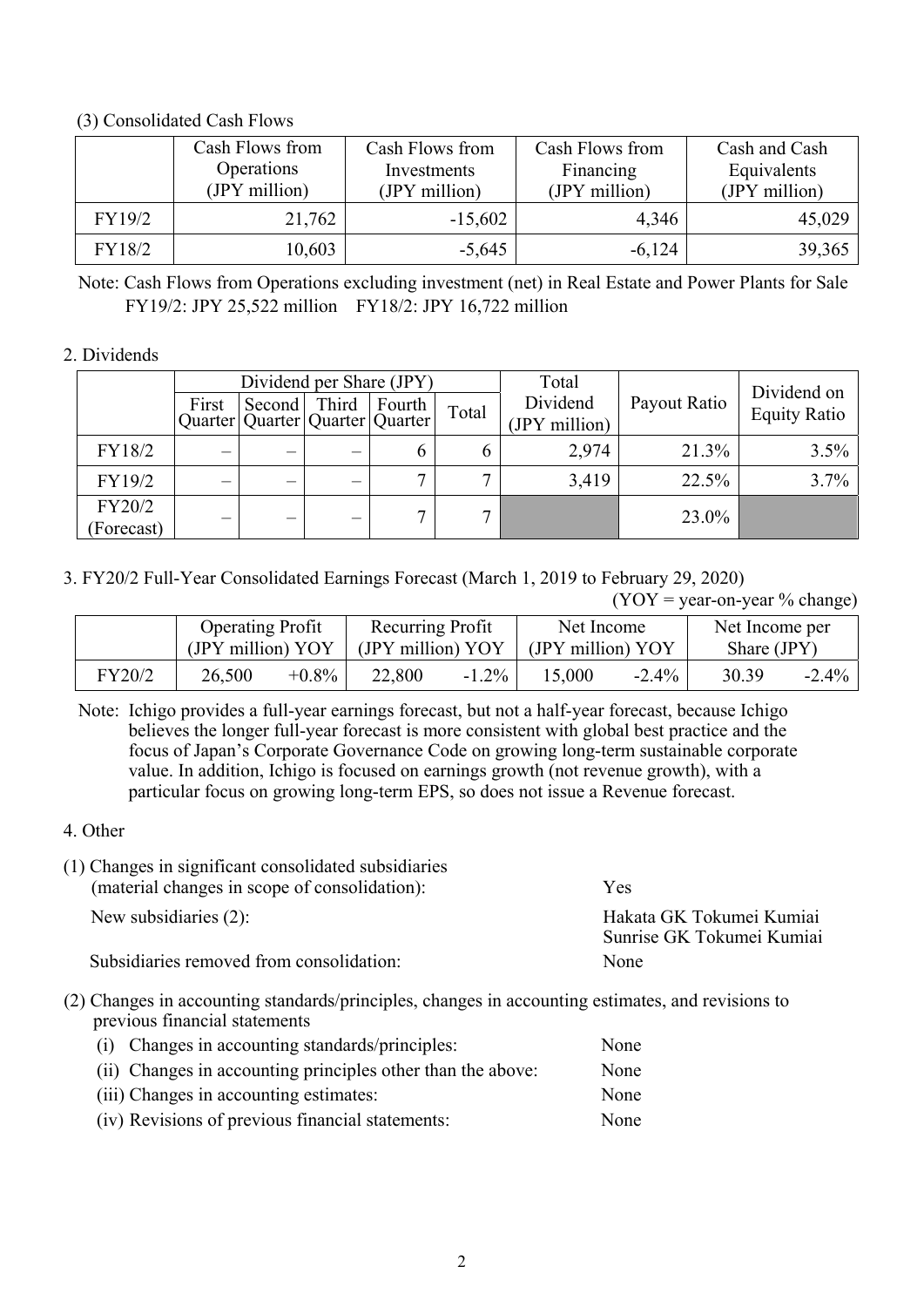#### (3) Number of outstanding common shares

(i) Number of outstanding shares including treasury shares

| FY19/2:                        | 505,066,430                                |
|--------------------------------|--------------------------------------------|
| FY18/2:                        | 504,484,200                                |
| (ii) Number of treasury shares |                                            |
| FY19/2:                        | 16,556,200                                 |
| FY18/2:                        | 8,706,500                                  |
|                                | (iii) Average number of outstanding shares |
| FY19/2:                        | 493,714,169                                |
| FY18/2:                        | 498,475,625                                |

#### Segment Information

Asset Management generates fee income via the management of Ichigo Office (8975), Ichigo Hotel (3463), Ichigo Green (9282), and providing real estate services related to real estate acquisition, operations, and disposition.

Value-Add preserves and improves real estate. Ichigo receives rental income during the period it carries out its value-add, along with earning gains on sale that reflect the real estate's higher value after the value-add is complete.

Clean Energy is utility-scale solar power production that supplies clean energy and brings productive use to idle land.

Change in Accounting Treatment of Non-Recourse Loan Expenses from Cost of Goods Sold to Non-Operating Expenses

From FY19/2, non-recourse loan interest expenses (and related costs) are treated as Non-Operating Expenses instead of as Cost of Goods Sold. Treating them as the equivalent of corporate loan interest expenses (i.e., Non-Operating Expenses) will unify and simplify their accounting treatment.

To facilitate comparison to FY19/2, the FY18/2 data on pp. 1 & 7-17 have thus been restated to reflect this change in accounting treatment. Cost of Goods Sold thus decreases by JPY 1,060 million and Gross Profit and Operating Profit each increase by JPY 1,060 million. Within Non-Operating Expenses, Interest Expense, Debt-Financing Related Fees, Mark-to-Market Loss on Long-Term Interest Rate Hedges, and Other increase by JPY 983 million, JPY 48 million, JPY 26 million, and JPY 2 million, respectively. Within Cash Flows from Operations, Interest Expense, Decrease (Increase) in Prepaid Expenses, Increase (Decrease) in Accrued Expenses, Other, and Interest Expense Paid increase by JPY 983 million, JPY 173 million, JPY 237 million, JPY 48 million, and JPY 1,096 million, respectively.

#### Note on Appropriate Use of Forecasts

Forward-looking statements contained in these materials are based on judgments regarding information that was available to Ichigo as of the announcement date. However, these statements involve risk and uncertainties, and actual earnings may differ significantly from the indicated forecasts.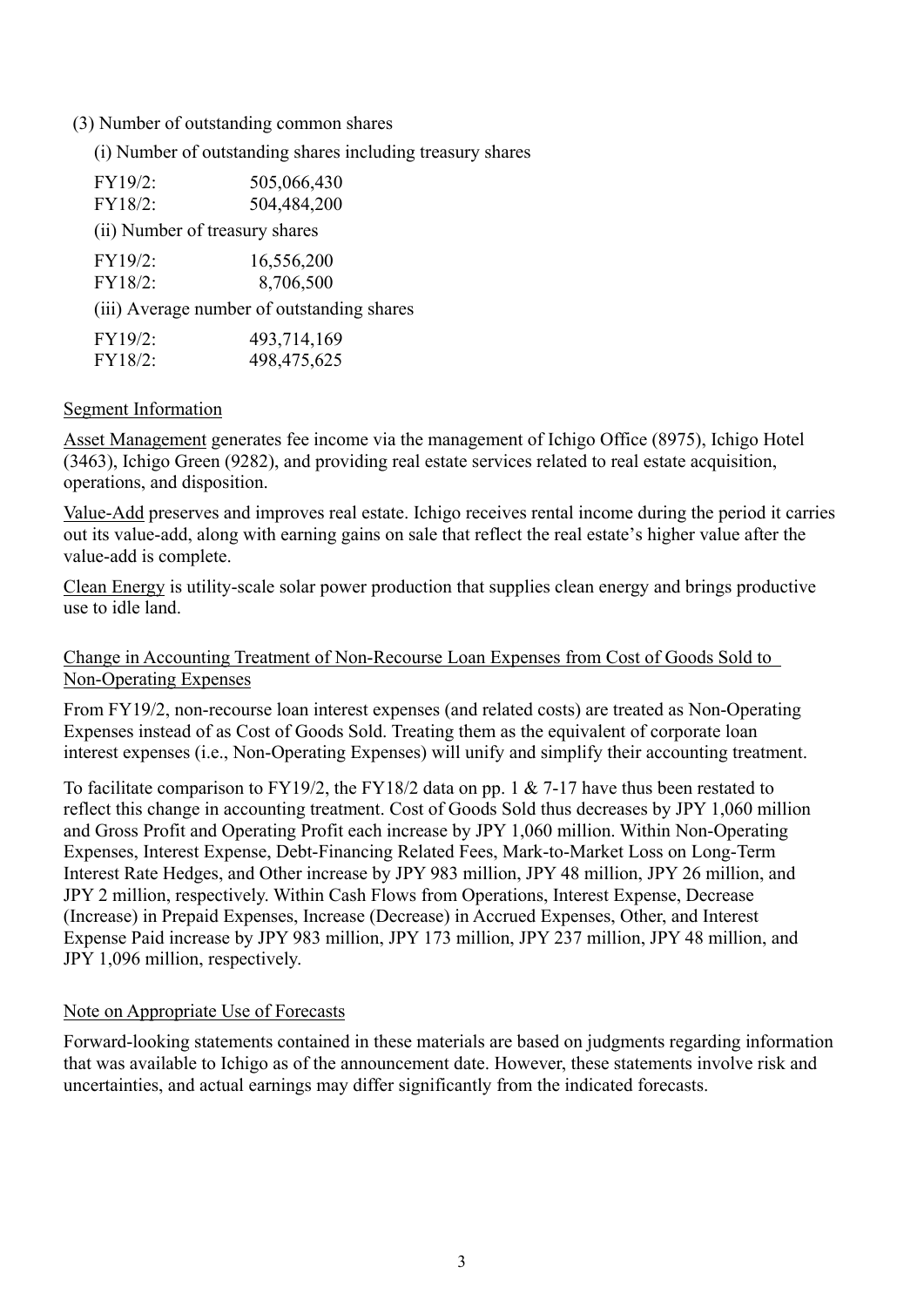|                                             |                          | (JPY million)            |
|---------------------------------------------|--------------------------|--------------------------|
|                                             | FY18/2<br>(Feb 28, 2018) | FY19/2<br>(Feb 28, 2019) |
| <b>Assets</b>                               |                          |                          |
| <b>Current Assets</b>                       |                          |                          |
| Cash and cash equivalents                   | 45,510                   | 50,225                   |
| Trade notes and accounts receivable         | 1,097                    | 1,344                    |
| Operational loan investments                | 1,324                    | 1,324                    |
| Operational securities investments          | 2                        | 1,218                    |
| Real estate for sale                        | 180,789                  | 161,322                  |
| Deferred tax assets                         | 342                      | 397                      |
| Other                                       | 2,643                    | 2,156                    |
| Less: allowance for doubtful accounts       | $-28$                    | $-2$                     |
| <b>Total Current Assets</b>                 | 231,681                  | 217,987                  |
| <b>Fixed Assets</b>                         |                          |                          |
| <b>Property, Plant, and Equipment</b>       |                          |                          |
| Buildings and structures                    | 14,273                   | 24,577                   |
| Depreciation                                | $-3,673$                 | $-4,238$                 |
| Buildings and structures (net)              | 10,600                   | 20,338                   |
| Solar power plant equipment                 | 20,895                   | 21,229                   |
| Depreciation                                | $-1,122$                 | $-2,170$                 |
| Solar power plant equipment (net)           | 19,773                   | 19,058                   |
| Land                                        | 26,993                   | 49,924                   |
| Buildings under construction                | 97                       | 956                      |
| Solar power plants under construction       | 969                      | 3,656                    |
| Other                                       | 483                      | 1,441                    |
| Depreciation                                | $-359$                   | $-399$                   |
| Other (net)                                 | 124                      | 1,042                    |
| <b>Total Property, Plant, and Equipment</b> | 58,558                   | 94,976                   |
| <b>Intangible Assets</b>                    |                          |                          |
| Goodwill                                    | 1,600                    | 1,346                    |
| Leasehold rights                            | 135                      | 316                      |
| Other                                       | 233                      | 331                      |
| <b>Total Intangible Assets</b>              | 1,968                    | 1,993                    |
| <b>Investments and Other Assets</b>         |                          |                          |
| Securities investments                      | 2,184                    | 2,455                    |
| Long-term loans receivable                  | 10                       | 10                       |
| Deferred tax assets                         | 68                       | 35                       |

# **Consolidated Balance Sheet (FY19/2)**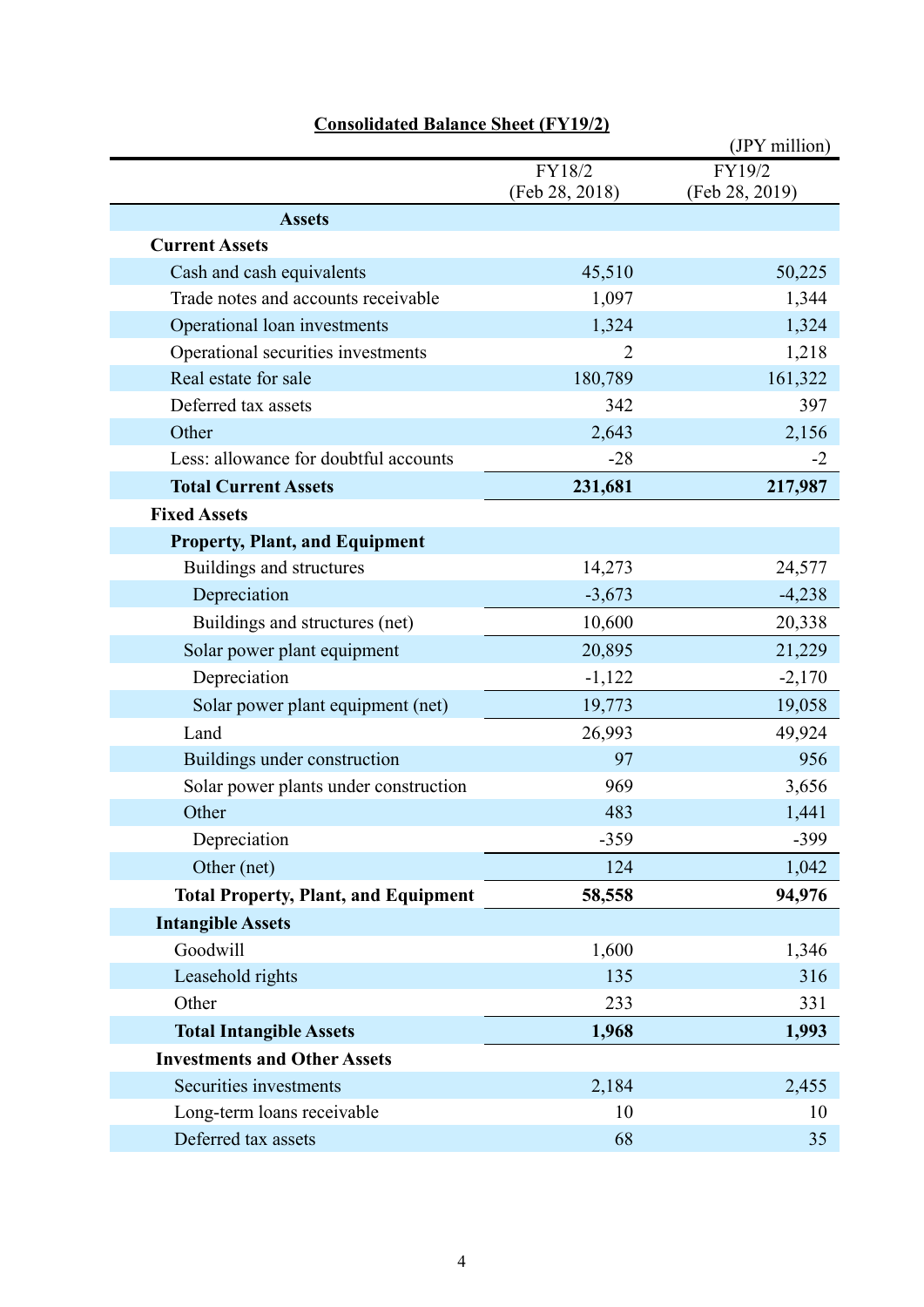|                                           |                | (JPY million)  |
|-------------------------------------------|----------------|----------------|
|                                           | FY18/2         | FY19/2         |
|                                           | (Feb 28, 2018) | (Feb 28, 2019) |
| Other                                     | 2,132          | 2,231          |
| Less: allowance for doubtful accounts     | $-91$          | $-91$          |
| <b>Total Investments and Other Assets</b> | 4,303          | 4,640          |
| <b>Total Fixed Assets</b>                 | 64,831         | 101,611        |
| <b>Total Assets</b>                       | 296,512        | 319,599        |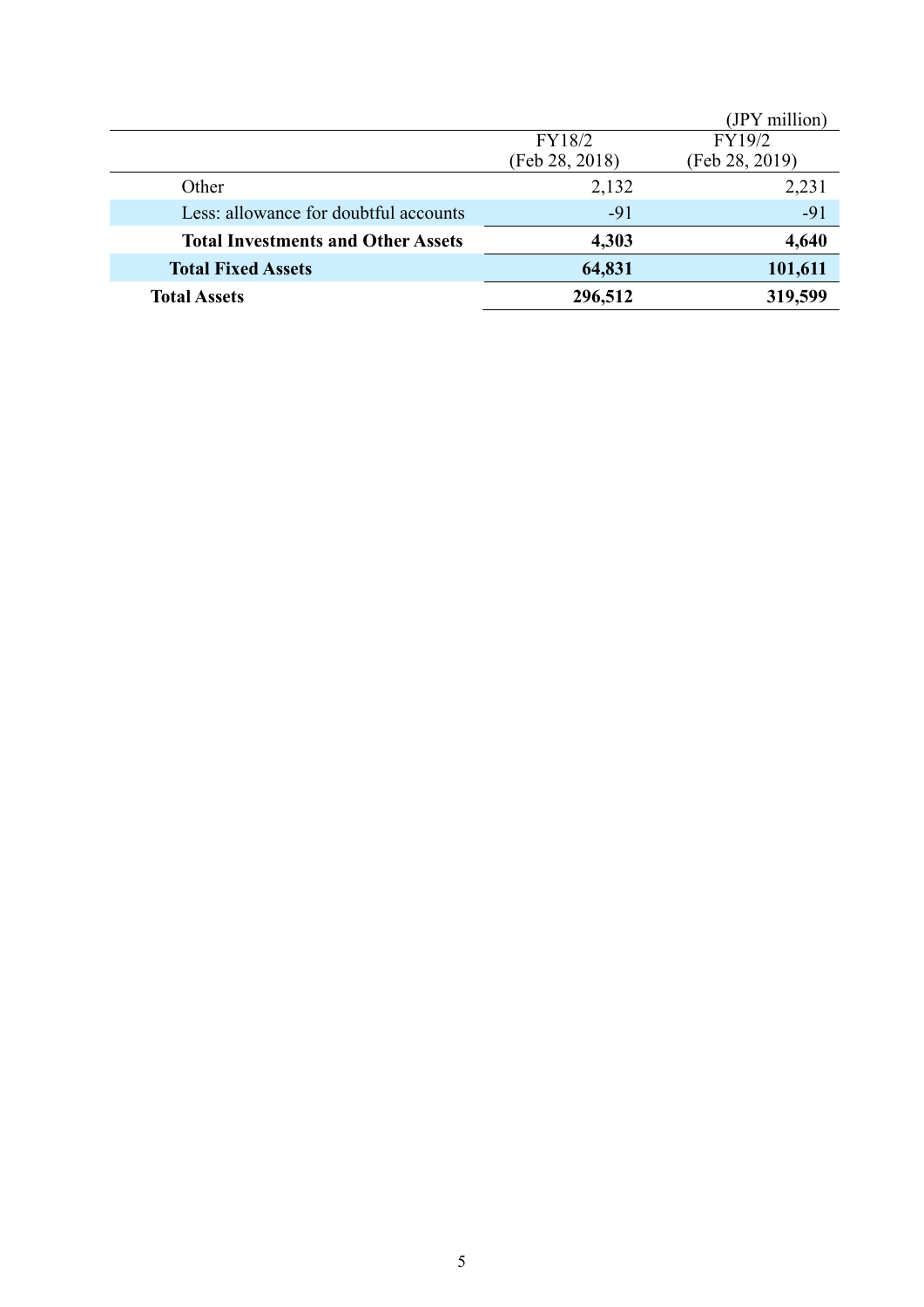|                                                               |                          | (JPY million)            |
|---------------------------------------------------------------|--------------------------|--------------------------|
|                                                               | FY18/2<br>(Feb 28, 2018) | FY19/2<br>(Feb 28, 2019) |
| <b>Liabilities</b>                                            |                          |                          |
| <b>Current Liabilities</b>                                    |                          |                          |
| Short-term loans                                              | 1,042                    | 3,275                    |
| Bonds (due within one year)                                   | 112                      | 112                      |
| Long-term loans (due within one year)                         | 4,449                    | 7,881                    |
| Long-term non-recourse loans (due<br>within one year)         | 3,921                    | 1,666                    |
| Income taxes payable                                          | 1,609                    | 3,760                    |
| Deferred tax liabilities                                      | 494                      | 375                      |
| <b>Accrued bonuses</b>                                        | 34                       | 31                       |
| Other current liabilities                                     | 4,652                    | 5,178                    |
| <b>Total Current Liabilities</b>                              | 16,316                   | 22,280                   |
| <b>Long-Term Liabilities</b>                                  |                          |                          |
| <b>Bonds</b>                                                  | 520                      | 538                      |
| Long-term loans                                               | 112,366                  | 131,569                  |
| Long-term non-recourse loans                                  | 63,588                   | 51,068                   |
| Deferred tax liabilities                                      | 1,744                    | 2,043                    |
| Long-term security deposits received                          | 8,492                    | 8,292                    |
| Other long-term liabilities                                   | 758                      | 946                      |
| <b>Total Long-Term Liabilities</b>                            | 187,470                  | 194,458                  |
| <b>Total Liabilities</b>                                      | 203,787                  | 216,739                  |
| <b>Net Assets</b>                                             |                          |                          |
| <b>Shareholders' Equity</b>                                   |                          |                          |
| Capital                                                       | 26,723                   | 26,820                   |
| Capital reserve                                               | 11,113                   | 11,207                   |
| Retained earnings                                             | 54,324                   | 66,730                   |
| Treasury shares                                               | $-2,995$                 | $-5,988$                 |
| <b>Total Shareholders' Equity</b>                             | 89,165                   | 98,769                   |
| <b>Accumulated Other Comprehensive</b><br><b>Income</b>       |                          |                          |
| Valuation gain (loss) on other securities                     | 543                      | 386                      |
| Deferred gain (loss) on long-term<br>interest rate hedges     | $-372$                   | $-408$                   |
| <b>Total Accumulated Other</b><br><b>Comprehensive Income</b> | 171                      | $-21$                    |
| <b>Stock Options</b>                                          | 666                      | 827                      |
| <b>Minority Interests</b>                                     | 2,722                    | 3,283                    |
| <b>Total Net Assets</b>                                       | 92,725                   | 102,859                  |
| <b>Total Liabilities and Net Assets</b>                       | 296,512                  | 319,599                  |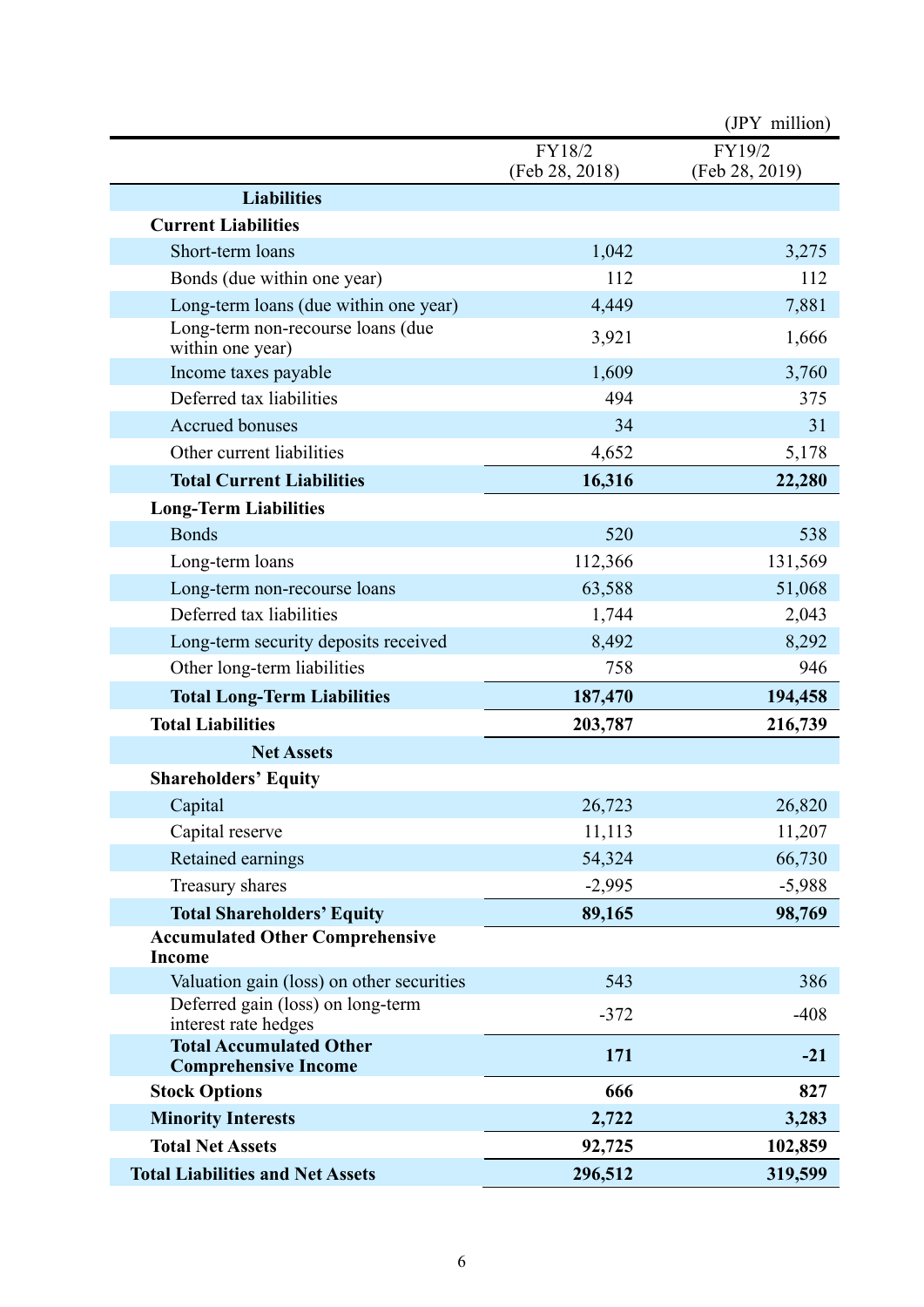|                                                                |                                  | (JPY million)                     |
|----------------------------------------------------------------|----------------------------------|-----------------------------------|
|                                                                | FY18/2                           | FY19/2                            |
|                                                                | (Mar 1, 2017<br>to Feb 28, 2018) | (Mar 1, 2018)<br>to Feb 28, 2019) |
| <b>Revenue</b>                                                 | 57,846                           | 83,540                            |
| <b>Cost of Goods Sold</b>                                      | 30,860                           | 51,413                            |
| <b>Gross Profit</b>                                            | 26,986                           | 32,126                            |
| SG&A                                                           | 5,067                            | 5,847                             |
| <b>Operating Profit</b>                                        | 21,919                           | 26,279                            |
| <b>Non-Operating Income</b>                                    |                                  |                                   |
| Interest income                                                | 3                                | 3                                 |
| Dividend income                                                | 57                               | 68                                |
| Valuation gain on foreign currency                             |                                  | 21                                |
| Mark-to-market gain on long-term<br>interest rate hedges       |                                  | 5                                 |
| Other                                                          | 100                              | 49                                |
| <b>Total Non-Operating Income</b>                              | 161                              | 147                               |
| <b>Non-Operating Expenses</b>                                  |                                  |                                   |
| Interest expense                                               | 2,249                            | 2,328                             |
| Mark-to-market loss on long-term<br>interest rate hedges       | 270                              | 491                               |
| Debt financing-related fees                                    | 207                              | 327                               |
| Other                                                          | 168                              | 203                               |
| <b>Total Non-Operating Expenses</b>                            | 2,895                            | 3,350                             |
| <b>Recurring Profit</b>                                        | 19,185                           | 23,076                            |
| <b>Extraordinary Gains</b>                                     |                                  |                                   |
| Gains on sale of securities investments                        |                                  | $\overline{2}$                    |
| Gains on sale of shares in affiliates                          | 1,221                            |                                   |
| Other                                                          | 41                               |                                   |
| <b>Total Extraordinary Gains</b>                               | 1,263                            | $\boldsymbol{2}$                  |
| <b>Extraordinary Losses</b>                                    |                                  |                                   |
| Loss on disposal of fixed assets                               | 11                               |                                   |
| Impairment loss                                                | 327                              |                                   |
| <b>Total Extraordinary Losses</b>                              | 339                              |                                   |
| <b>Pre-Tax Net Income</b>                                      | 20,109                           | 23,079                            |
| <b>Income Taxes - Current</b>                                  | 5,665                            | 7,091                             |
| <b>Income Taxes - Deferred</b>                                 | 258                              | 241                               |
| <b>Total Income Taxes</b>                                      | 5,923                            | 7,333                             |
| <b>Pre-Minority Interest Net Income</b>                        | 14,185                           | 15,746                            |
| <b>Net Income Attributable to Minority</b><br><b>Interests</b> | 167                              | 373                               |
| <b>Net Income</b>                                              | 14,018                           | 15,373                            |

# **Consolidated Income Statement (FY19/2)**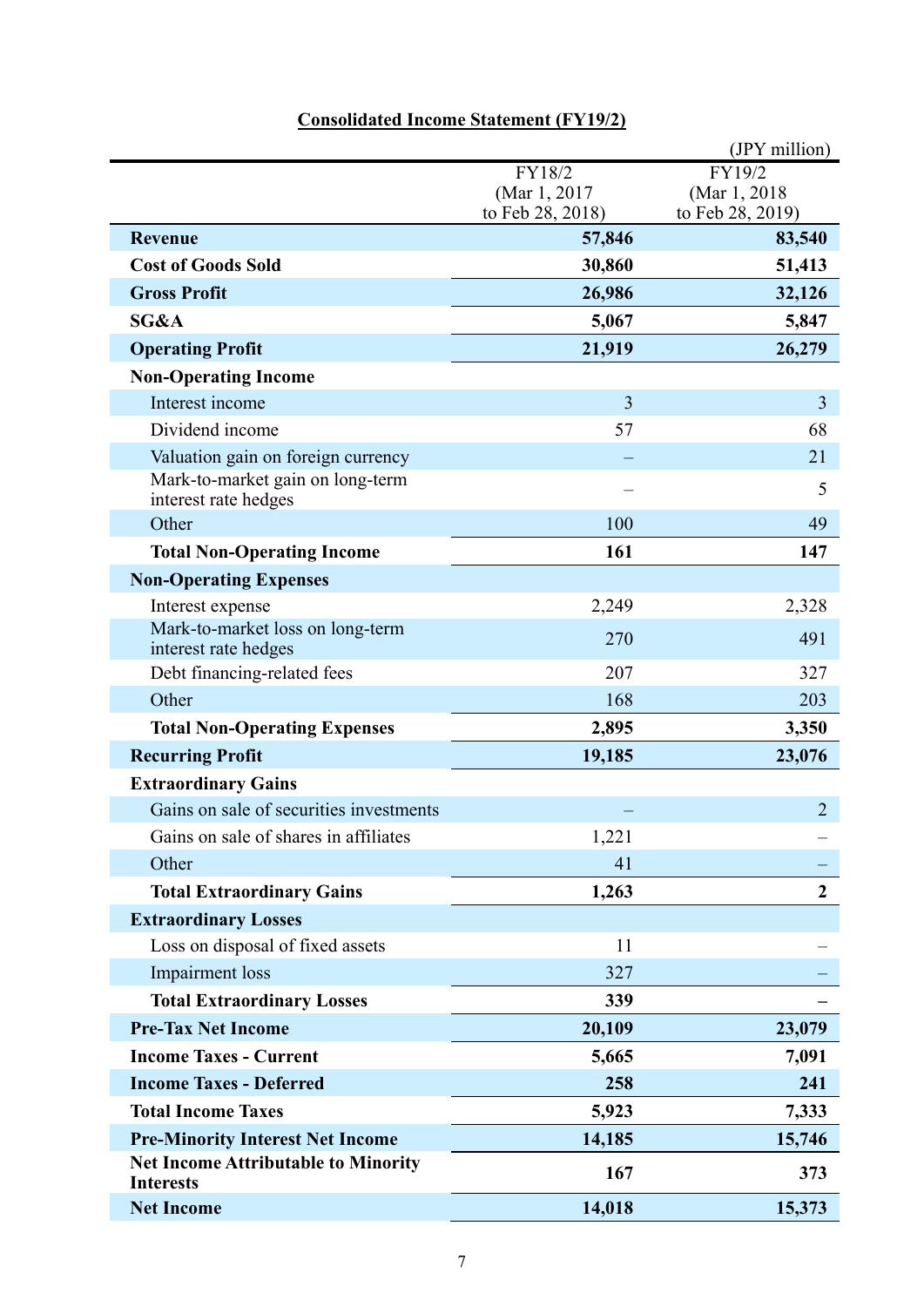|                                                             |                                             | (JPY million)                               |
|-------------------------------------------------------------|---------------------------------------------|---------------------------------------------|
|                                                             | FY18/2<br>(Mar 1, 2017)<br>to Feb 28, 2018) | FY19/2<br>(Mar 1, 2018)<br>to Feb 28, 2019) |
| <b>Pre-Minority Interest Net Income</b>                     | 14,185                                      | 15,746                                      |
| <b>Other Comprehensive Income</b>                           |                                             |                                             |
| Valuation gain(loss) on other securities                    | 415                                         | $-156$                                      |
| Deferred gain(loss) on long-term<br>interest rate hedges    | $-7$                                        | $-35$                                       |
| Foreign currency translation<br>adjustment                  | $-45$                                       |                                             |
| <b>Total Other Comprehensive Income</b>                     | 362                                         | $-192$                                      |
| <b>Comprehensive Income</b>                                 | 14,548                                      | 15,554                                      |
| Comprehensive income attributable to<br>common shareholders | 14,392                                      | 15,180                                      |
| Comprehensive income attributable to<br>minority interests  | 155                                         | 373                                         |

# **Consolidated Statement of Comprehensive Income (FY19/2)**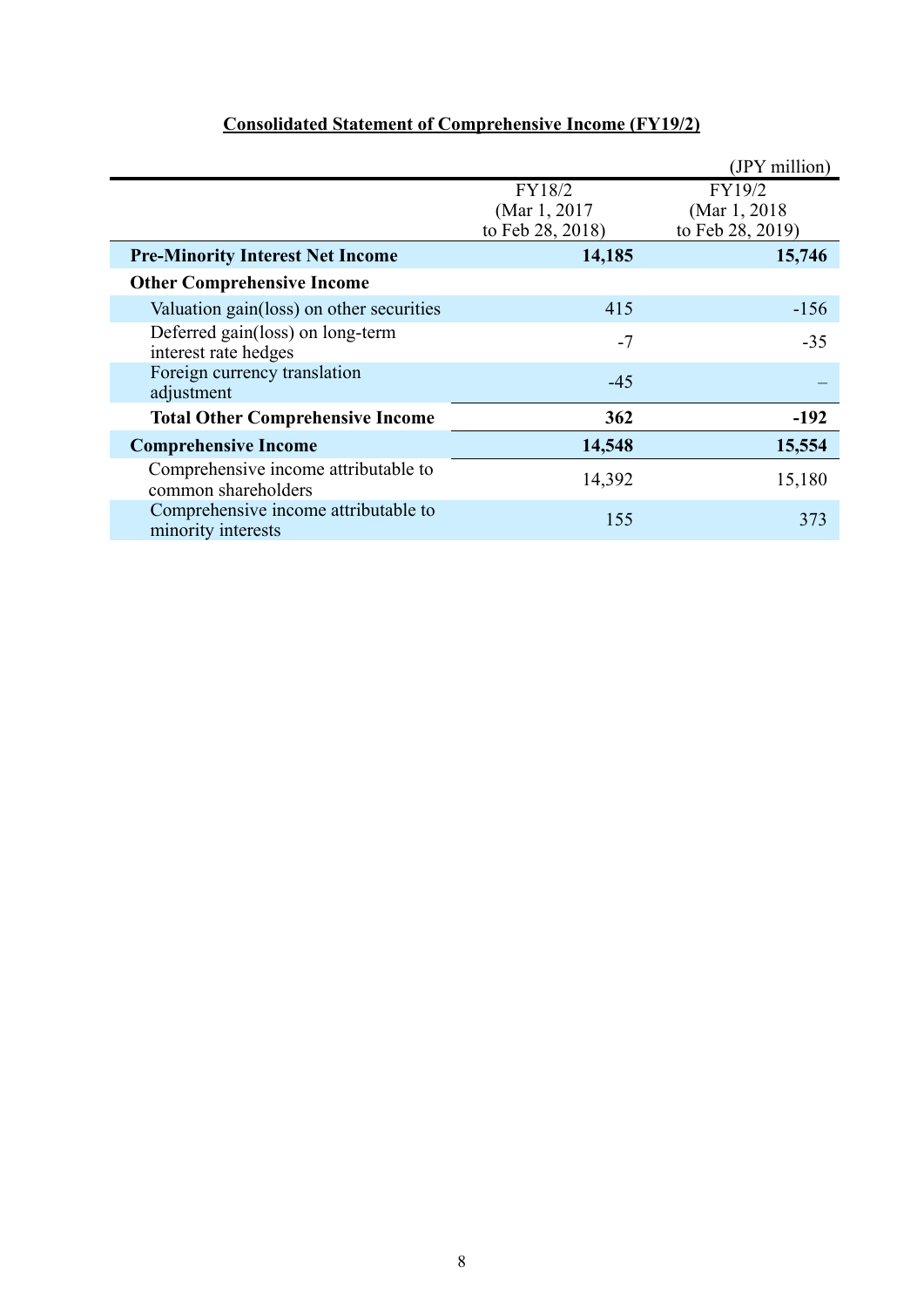## **Consolidated Statement of Changes in Shareholders' Equity**

(Current FY19/2)

(JPY million)

|                                                                    | Shareholders' Equity |                    |                      |                           |                                  |  |  |  |
|--------------------------------------------------------------------|----------------------|--------------------|----------------------|---------------------------|----------------------------------|--|--|--|
|                                                                    | Capital              | Capital<br>Reserve | Retained<br>Earnings | Treasury<br><b>Shares</b> | Total<br>Shareholders'<br>Equity |  |  |  |
| Balance as of March 1, 2018                                        | 26,723               | 11,113             | 54,324               | $-2,995$                  | 89,165                           |  |  |  |
| Changes in the Current Period                                      |                      |                    |                      |                           |                                  |  |  |  |
| <b>Share Issuance</b>                                              | 97                   | 97                 |                      |                           | 194                              |  |  |  |
| Dividend Payment                                                   |                      |                    | $-2,974$             |                           | $-2,974$                         |  |  |  |
| Net Income                                                         |                      |                    | 15,373               |                           | 15,373                           |  |  |  |
| Change in Consolidated                                             |                      |                    |                      |                           |                                  |  |  |  |
| Subsidiaries                                                       |                      |                    |                      |                           |                                  |  |  |  |
| Change due to Transactions<br>with Non-Controlling<br>Shareholders |                      |                    |                      |                           |                                  |  |  |  |
| <b>Share Buyback</b>                                               |                      |                    |                      | $-2,999$                  | $-2,999$                         |  |  |  |
| Sale of Treasury Shares <sup>1</sup>                               |                      | $-5$               |                      | h                         |                                  |  |  |  |
| Changes in Items other than                                        |                      |                    |                      |                           |                                  |  |  |  |
| Shareholders' Equity                                               |                      |                    |                      |                           |                                  |  |  |  |
| <b>Total Changes</b>                                               | 97                   | 93                 | 12,406               | $-2,993$                  | 9,604                            |  |  |  |
| Balance as of February 28, 2019                                    | 26,820               | 11,207             | 66,730               | $-5,988$                  | 98,769                           |  |  |  |

|                                                                     | Other Comprehensive Income                         |                                                                           |                                                         |                                             |       |                               |                        |
|---------------------------------------------------------------------|----------------------------------------------------|---------------------------------------------------------------------------|---------------------------------------------------------|---------------------------------------------|-------|-------------------------------|------------------------|
|                                                                     | Valuation<br>Gain (Loss)<br>on Other<br>Securities | Deferred<br>Gain (Loss)<br>on Long-<br>Term<br>Interest<br>Rate<br>Hedges | Foreign<br>Currency<br><b>Translation</b><br>Adjustment | Total Other<br>Compre-<br>hensive<br>Income | Stock | Minority<br>Options Interests | Total<br>Net<br>Assets |
| Balance as of<br>March 1, 2018                                      | 543                                                | $-372$                                                                    |                                                         | 171                                         | 666   | 2,722                         | 92,725                 |
| Changes in the Current<br>Period                                    |                                                    |                                                                           |                                                         |                                             |       |                               |                        |
| Share Issuance                                                      |                                                    |                                                                           |                                                         |                                             |       |                               | 194                    |
| Dividend Payment                                                    |                                                    |                                                                           |                                                         |                                             |       |                               | $-2,974$               |
| Net Income                                                          |                                                    |                                                                           |                                                         |                                             |       |                               | 15,373                 |
| Change in Consolidated<br>Subsidiaries                              |                                                    |                                                                           |                                                         |                                             |       |                               | 7                      |
| Change due to<br>Transactions with Non-<br>Controlling Shareholders |                                                    |                                                                           |                                                         |                                             |       |                               |                        |
| <b>Share Buyback</b>                                                |                                                    |                                                                           |                                                         |                                             |       |                               | $-2,999$               |
| Sale of Treasury Shares <sup>1</sup>                                |                                                    |                                                                           |                                                         |                                             |       |                               |                        |
| Changes in Items other<br>than Shareholders'<br>Equity              | $-156$                                             | $-35$                                                                     |                                                         | $-192$                                      | 160   | 561                           | 529                    |
| Total Changes                                                       | $-156$                                             | $-35$                                                                     |                                                         | $-192$                                      | 160   | 561                           | 10,133                 |
| Balance as of<br>February 28, 2019                                  | 386                                                | $-408$                                                                    |                                                         | $-21$                                       | 827   | 3,283                         | 102,859                |

<sup>1</sup> Treasury Shares sold to Ichigo employees at the exercise price of employee stock options.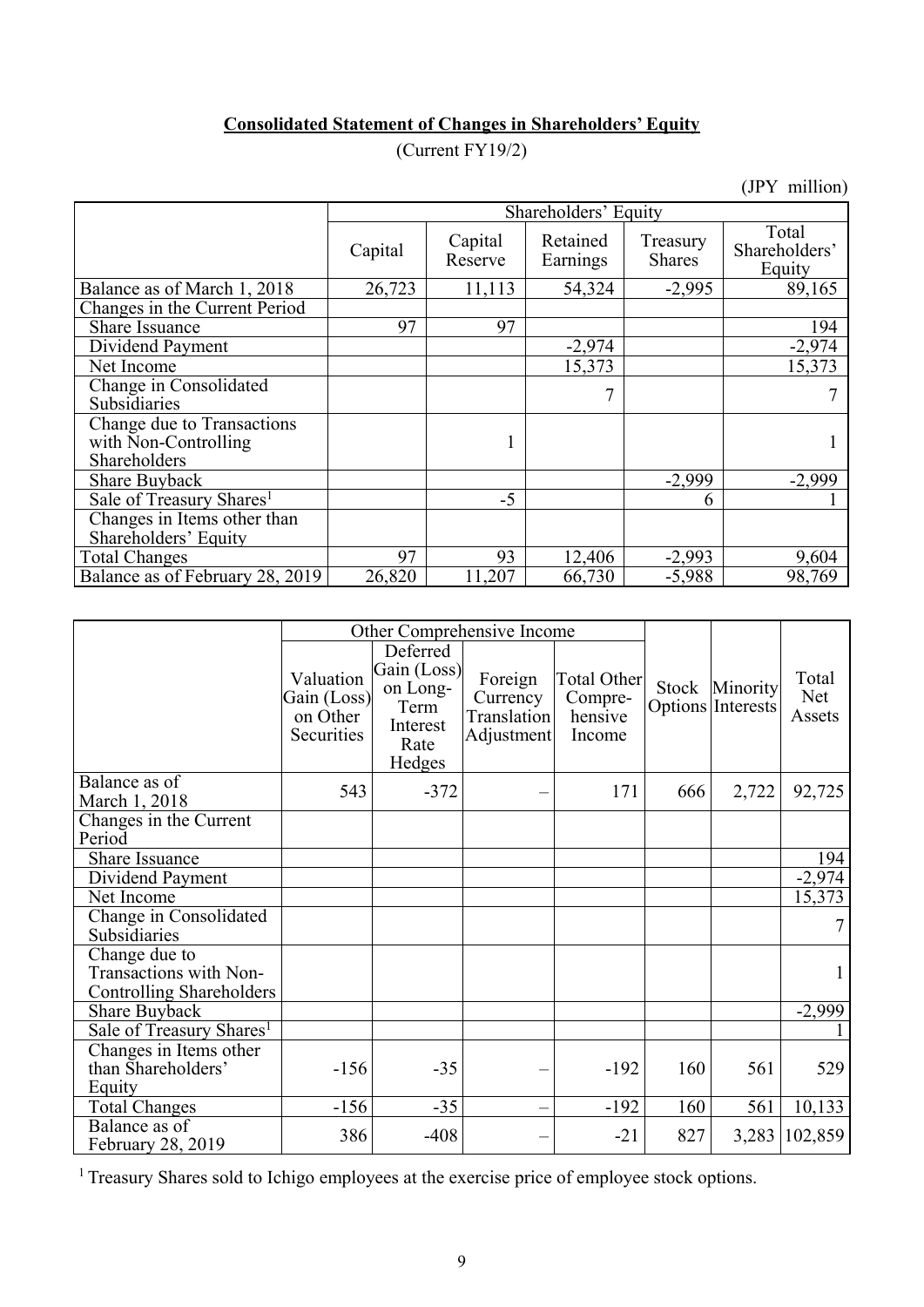(FY18/2 – Previous Period)

(JPY million)

|                                                                    | Shareholders' Equity |                    |                      |                           |                                  |  |  |  |
|--------------------------------------------------------------------|----------------------|--------------------|----------------------|---------------------------|----------------------------------|--|--|--|
|                                                                    | Capital              | Capital<br>Reserve | Retained<br>Earnings | Treasury<br><b>Shares</b> | Total<br>Shareholders'<br>Equity |  |  |  |
| Balance as of March 1, 2017                                        | 26,650               | 11,056             | 42,840               | $-15$                     | 80,532                           |  |  |  |
| Changes in the Current Period                                      |                      |                    |                      |                           |                                  |  |  |  |
| <b>Share Issuance</b>                                              | 72                   | 72                 |                      |                           | 145                              |  |  |  |
| Dividend Payment                                                   |                      |                    | $-2,516$             |                           | $-2,516$                         |  |  |  |
| Net Income                                                         |                      |                    | 14,018               |                           | 14,018                           |  |  |  |
| Change in Consolidated<br>Subsidiaries                             |                      |                    | $-17$                |                           | $-17$                            |  |  |  |
| Change due to Transactions<br>with Non-Controlling<br>Shareholders |                      |                    |                      |                           |                                  |  |  |  |
| Share Buyback                                                      |                      |                    |                      | $-2,999$                  | $-2,999$                         |  |  |  |
| Sale of Treasury Shares <sup>1</sup>                               |                      | $-15$              |                      | 19                        |                                  |  |  |  |
| Changes in Items other than<br>Shareholders' Equity                |                      |                    |                      |                           |                                  |  |  |  |
| <b>Total Changes</b>                                               | 72                   | 57                 | 11,483               | $-2,980$                  | 8,633                            |  |  |  |
| Balance as of February 28, 2018                                    | 26,723               | 11,113             | 54,324               | $-2,995$                  | 89,165                           |  |  |  |

|                                                                     | Other Comprehensive Income                         |                                                                           |                                                         |                                             |                  |                       |                        |
|---------------------------------------------------------------------|----------------------------------------------------|---------------------------------------------------------------------------|---------------------------------------------------------|---------------------------------------------|------------------|-----------------------|------------------------|
|                                                                     | Valuation<br>Gain (Loss)<br>on Other<br>Securities | Deferred<br>Gain (Loss)<br>on Long-<br>Term<br>Interest<br>Rate<br>Hedges | Foreign<br>Currency<br><b>Translation</b><br>Adjustment | Total Other<br>Compre-<br>hensive<br>Income | Stock<br>Options | Minority<br>Interests | Total<br>Net<br>Assets |
| Balance as of<br>March 1, 2017                                      | 117                                                | $-365$                                                                    | 55                                                      | $-192$                                      | 491              | 2,612                 | 83,443                 |
| Changes in the Current<br>Period                                    |                                                    |                                                                           |                                                         |                                             |                  |                       |                        |
| Share Issuance                                                      |                                                    |                                                                           |                                                         |                                             |                  |                       | 145                    |
| Dividend Payment                                                    |                                                    |                                                                           |                                                         |                                             |                  |                       | $-2,516$               |
| Net Income                                                          |                                                    |                                                                           |                                                         |                                             |                  |                       | 14,018                 |
| Change in Consolidated<br>Subsidiaries                              |                                                    |                                                                           |                                                         |                                             |                  |                       | $-17$                  |
| Change due to<br>Transactions with Non-<br>Controlling Shareholders |                                                    |                                                                           |                                                         |                                             |                  |                       |                        |
| Share Buyback                                                       |                                                    |                                                                           |                                                         |                                             |                  |                       | $-2,999$               |
| Sale of Treasury Shares <sup>1</sup>                                |                                                    |                                                                           |                                                         |                                             |                  |                       |                        |
| Changes in Items other<br>than Shareholders'<br>Equity              | 426                                                | $-7$                                                                      | $-55$                                                   | 363                                         | 175              | 110                   | 649                    |
| <b>Total Changes</b>                                                | 426                                                | $-7$                                                                      | $-55$                                                   | 363                                         | 175              | 110                   | 9,282                  |
| Balance as of February<br>28, 2018                                  | 543                                                | $-372$                                                                    |                                                         | 171                                         | 666              | 2,722                 | 92,725                 |

<sup>1</sup> Treasury Shares sold to Ichigo employees at the exercise price of employee stock options.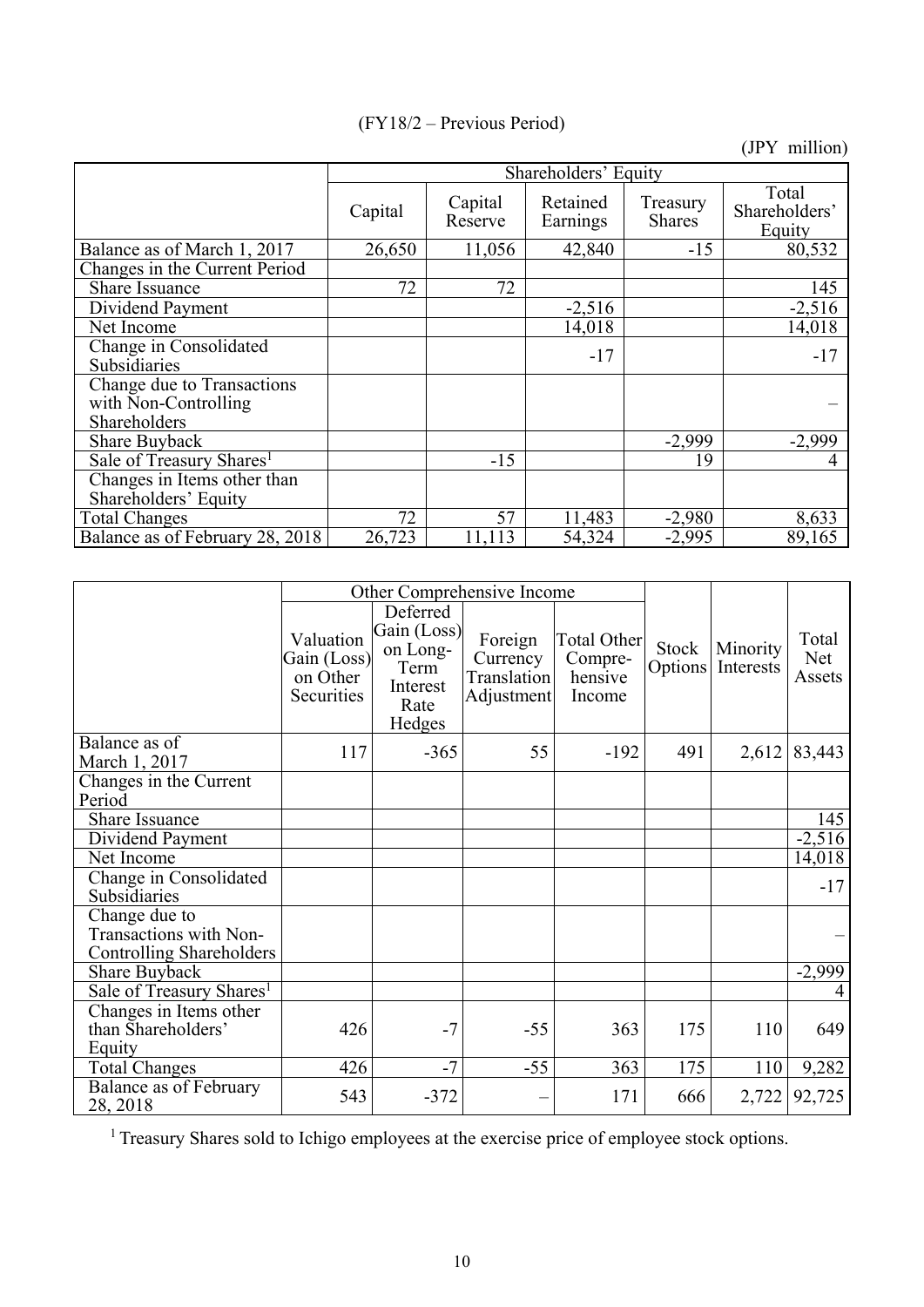|                                                              |                                            | (JPY million)                               |
|--------------------------------------------------------------|--------------------------------------------|---------------------------------------------|
|                                                              | FY18/2<br>(Mar 1, 2017<br>to Feb 28, 2018) | FY19/2<br>(Mar 1, 2018)<br>to Feb 28, 2019) |
| <b>Cash Flows from Operations:</b>                           |                                            |                                             |
| Pre-Tax Net Income                                           | 20,109                                     | 23,079                                      |
| Depreciation                                                 | 1,015                                      | 1,696                                       |
| Share-based compensation expenses                            | 215                                        | 213                                         |
| Amortization of goodwill                                     | 111                                        | 254                                         |
| Increase (decrease) in accrued bonuses                       | 32                                         | $-3$                                        |
| Increase (decrease) in allowance for<br>doubtful accounts    | $-355$                                     | $-26$                                       |
| Interest and dividend income                                 | $-61$                                      | $-71$                                       |
| Interest expense                                             | 2,249                                      | 2,328                                       |
| Loss (gain) on sale of securities<br>investments             |                                            | $-2$                                        |
| Loss (gain) on sale of shares in affiliates                  | $-1,221$                                   |                                             |
| Impairment loss                                              | 327                                        |                                             |
| Decrease (increase) in trading notes and<br>receivables      | $-468$                                     | $-247$                                      |
| Decrease (increase) in operational<br>securities investments | 1,663                                      | 3,509                                       |
| Decrease (increase) in real estate for sale                  | $-8,112$                                   | $-3,163$                                    |
| Decrease (increase) in power plant for sale                  | 996                                        |                                             |
| Decrease (increase) in advances paid                         | 871                                        | $-333$                                      |
| Decrease (increase) in prepaid expenses                      | $-187$                                     | $-350$                                      |
| Decrease (increase) in accounts receivable                   | $-10$                                      | $-399$                                      |
| Decrease (increase) in consumption taxes<br>receivable       | $-351$                                     | 1,064                                       |
| Increase (decrease) in accounts payable                      | 573                                        | $-332$                                      |
| Increase (decrease) in accrued expenses                      | $-47$                                      | 25                                          |
| Increase (decrease) in advances received                     | 30                                         | 269                                         |
| Increase (decrease) in deposits received                     | $-214$                                     | 219                                         |
| Increase (decrease) in security deposits<br>received         | 125                                        | $-264$                                      |
| Other                                                        | 1,337                                      | 954                                         |
| <b>Sub-Total</b>                                             | 18,628                                     | 28,420                                      |
| Interest and dividend income received                        | 61                                         | 71                                          |
| Interest expense paid                                        | $-2,231$                                   | $-2,118$                                    |
| Income taxes paid                                            | $-5,868$                                   | $-4,645$                                    |
| Income taxes refunded                                        | 14                                         | 35                                          |
| <b>Net Cash from (Used for) Operations</b>                   | 10,603                                     | 21,762                                      |

## **Consolidated Cash Flow Statement (FY19/2)**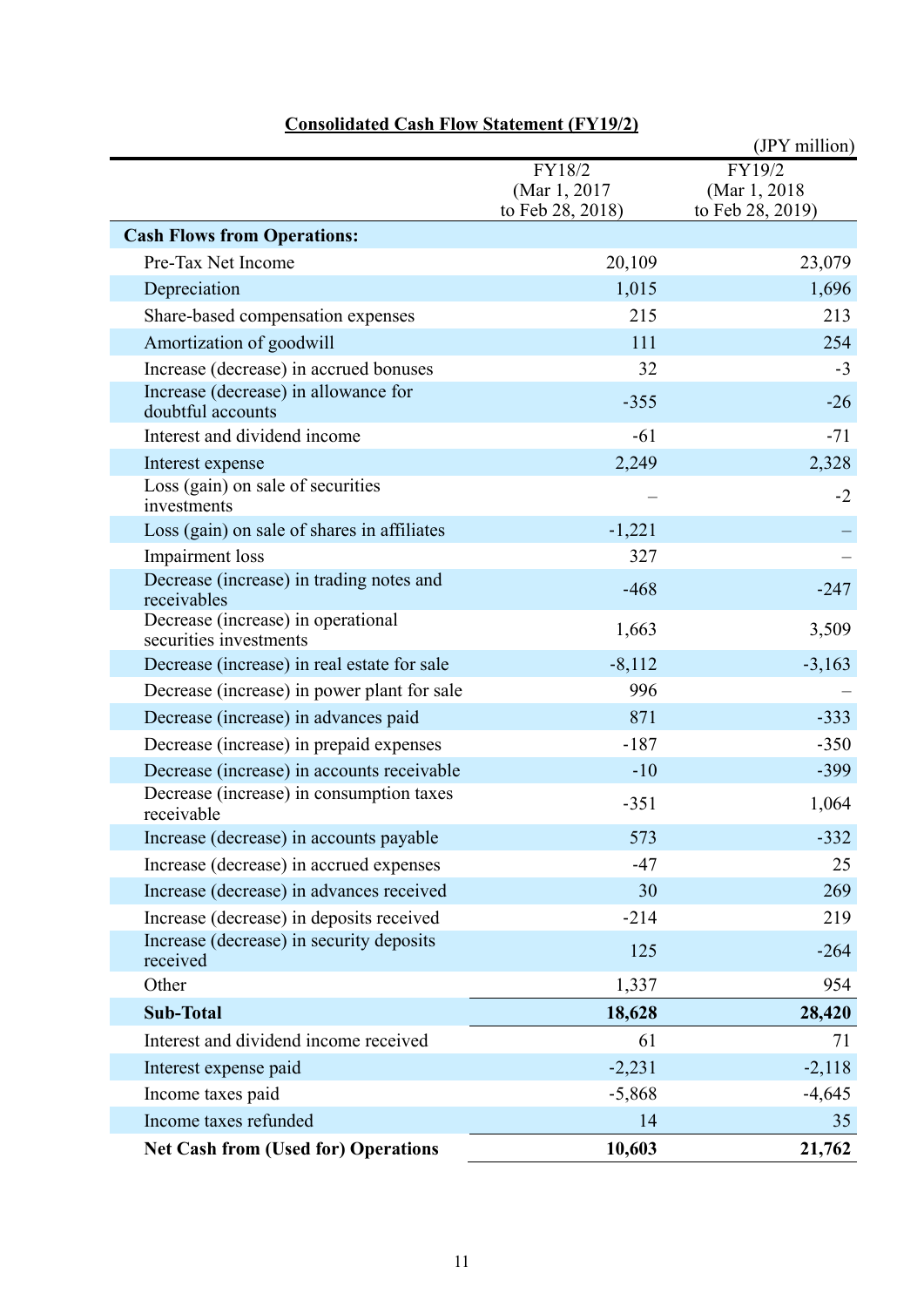|                                                                                |                                             | (JPY million)                               |
|--------------------------------------------------------------------------------|---------------------------------------------|---------------------------------------------|
|                                                                                | FY18/2<br>(Mar 1, 2017)<br>to Feb 28, 2018) | FY19/2<br>(Mar 1, 2018)<br>to Feb 28, 2019) |
| <b>Cash Flows from Investments:</b>                                            |                                             |                                             |
| Payments into time deposits                                                    | $-6$                                        | $-118$                                      |
| Redemptions of time deposits                                                   |                                             | 1,060                                       |
| Payments for securities investments                                            | $-140$                                      | $-539$                                      |
| Proceeds from sale of securities<br>investments                                |                                             | 32                                          |
| Acquisition of property, plant, and<br>equipment                               | $-4,796$                                    | $-15,440$                                   |
| Acquisition of intangible assets                                               | $-83$                                       | $-425$                                      |
| Payments of SPC capital contributions                                          | $-28$                                       | -6                                          |
| Redemptions of SPC capital<br>contributions                                    |                                             | 32                                          |
| Payments of security deposits                                                  | $-36$                                       | $-16$                                       |
| Redemption of security deposits                                                |                                             |                                             |
| Acquisition of subsidiary shares resulting<br>in change of consolidation scope | $-2,619$                                    |                                             |
| Sale of subsidiary shares resulting in<br>change of consolidation scope        | 2,096                                       |                                             |
| Other                                                                          | $-32$                                       | $-181$                                      |
| <b>Net Cash from (Used for) Investments</b>                                    | $-5,645$                                    | $-15,602$                                   |
| <b>Cash Flows from Financing:</b>                                              |                                             |                                             |
| Net increase (decrease) in short-term<br>loans                                 | $-306$                                      | 2,232                                       |
| Net increase (decrease) in short-term<br>non-recourse loans                    | $-611$                                      |                                             |
| Proceeds from bond issuance                                                    |                                             | 129                                         |
| Repayment of maturing bond principal to<br>bondholders                         | $-112$                                      | $-112$                                      |
| Redemption of non-recourse bonds                                               | $-100$                                      |                                             |
| Proceeds from long-term loans                                                  | 32,660                                      | 43,062                                      |
| Repayment of long-term loans                                                   | $-13,402$                                   | $-20,352$                                   |
| Proceeds from long-term non-recourse<br>loans                                  | 3,518                                       | 3,500                                       |
| Repayment of long-term non-recourse<br>loans                                   | $-22,366$                                   | $-18,473$                                   |
| Proceeds from employee exercise of<br>stock options                            | 110                                         | 143                                         |
| Share buyback                                                                  | $-2,999$                                    | $-2,999$                                    |
| Proceeds from share issuance to non-<br>controlling shareholders               |                                             | 90                                          |
| Sale of subsidiary shares resulting in no<br>change of consolidation scope     |                                             | 100                                         |
| Dividends paid                                                                 | $-2,513$                                    | $-2,972$                                    |
| <b>Net Cash from (Used for) Financing</b>                                      | $-6,124$                                    | 4,346                                       |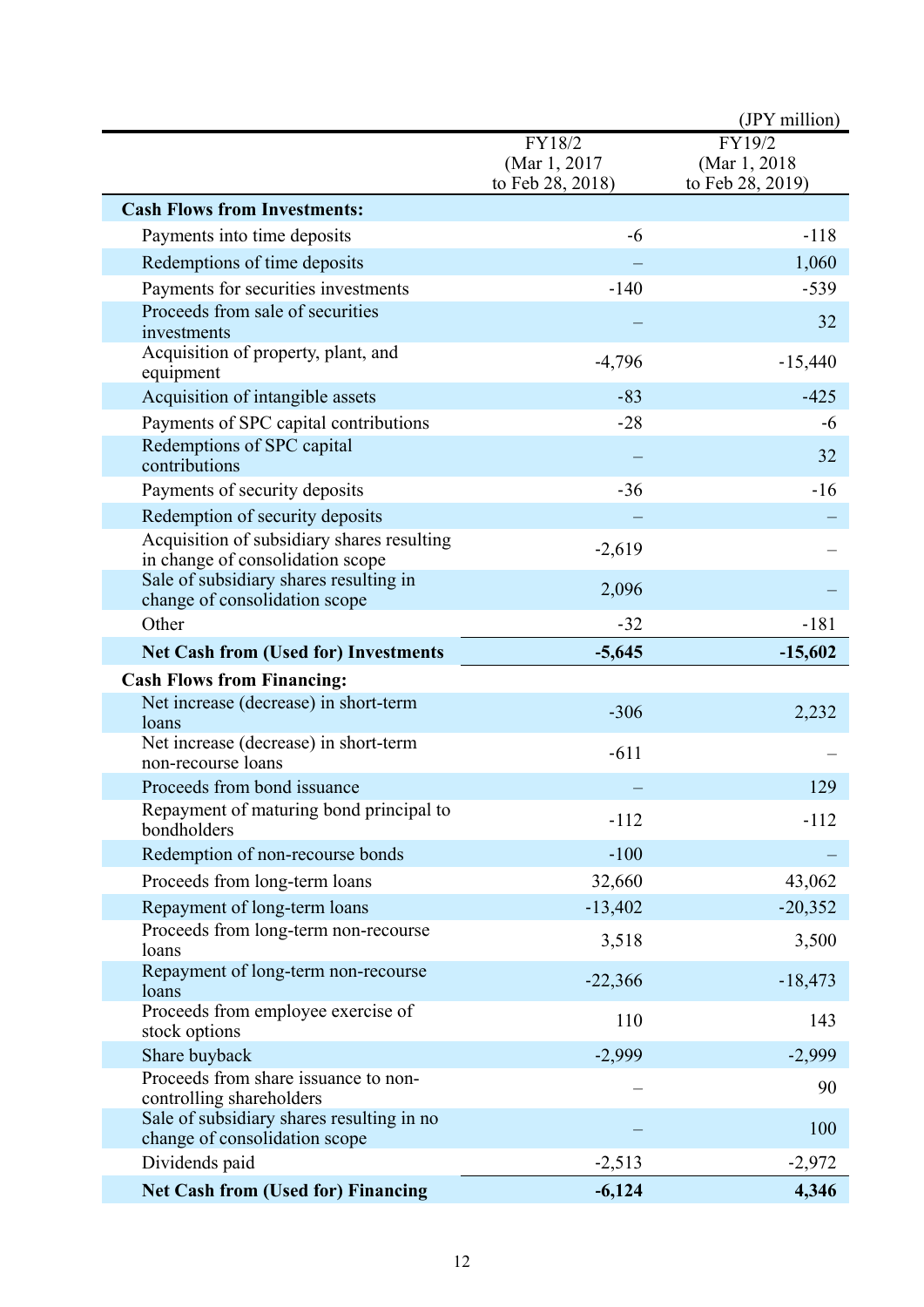|                                                                                 |                  | (JPY million)    |
|---------------------------------------------------------------------------------|------------------|------------------|
|                                                                                 | FY18/2           | FY19/2           |
|                                                                                 | (Mar 1, 2017)    | (Mar 1, 2018)    |
|                                                                                 | to Feb 28, 2018) | to Feb 28, 2019) |
| <b>Effect of Exchange Rate Change on Cash</b><br>and Cash Equivalents           | $-3$             |                  |
| Increase (Decrease) in Cash and Cash<br><b>Equivalents</b>                      | $-1,169$         | 10,507           |
| <b>Cash and Cash Equivalents at Beginning</b><br>of Period                      | 41,369           | 39,365           |
| <b>Cash and Cash Equivalents Resulting</b><br>from Exclusion from Consolidation | $-834$           | $-4,843$         |
| <b>Cash and Cash Equivalents at End of</b><br><b>Period</b>                     | 39,365           | 45,029           |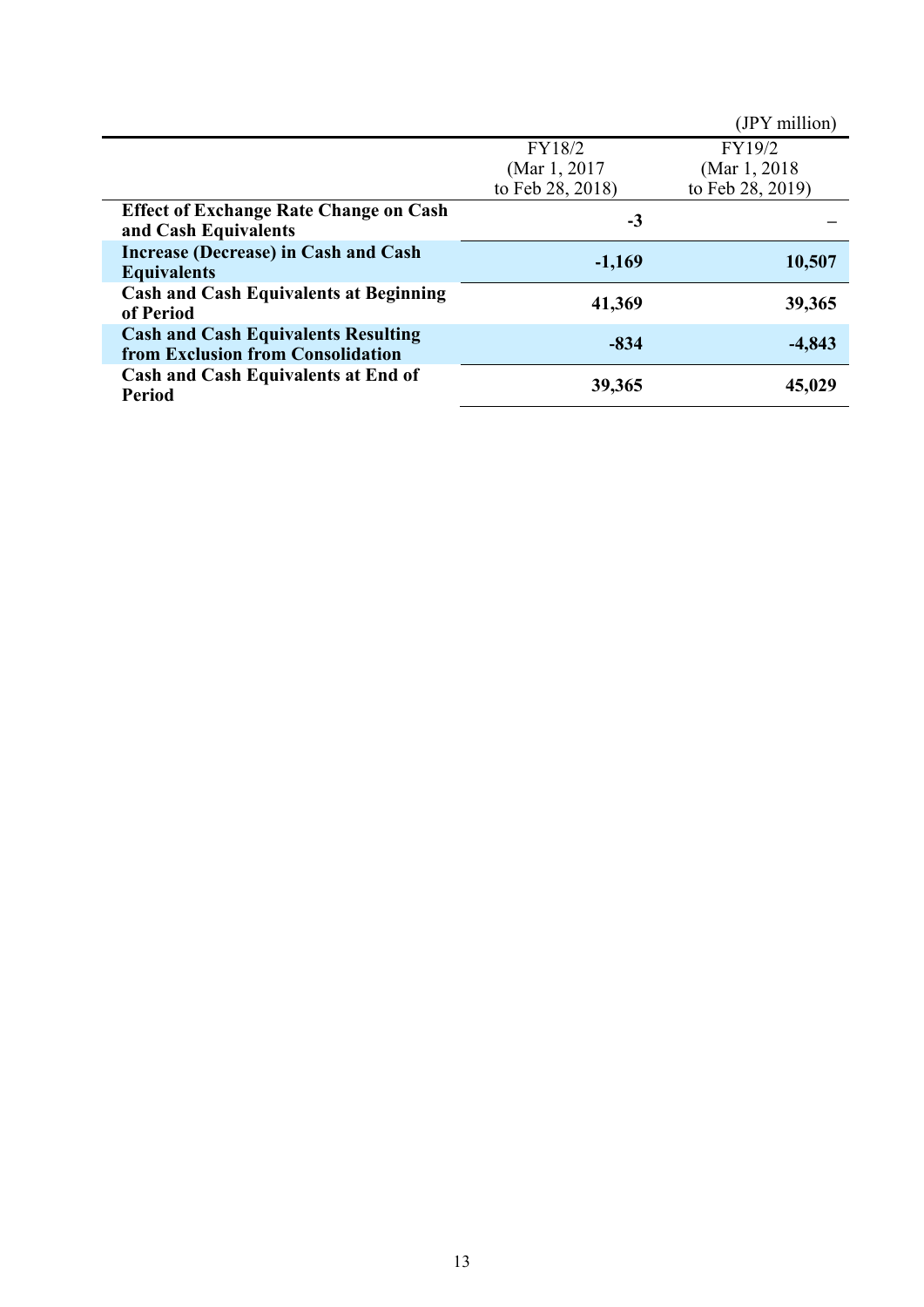| (Mar 1, 2018 to February 28, 2019)                                                                                                                                  |                     |           |                 |         |                         | (JPY million)                                           |
|---------------------------------------------------------------------------------------------------------------------------------------------------------------------|---------------------|-----------|-----------------|---------|-------------------------|---------------------------------------------------------|
|                                                                                                                                                                     |                     | Segment   |                 |         |                         |                                                         |
|                                                                                                                                                                     | Asset<br>Management | Value-Add | Clean<br>Energy | Total   | Adjustment <sup>2</sup> | Amount<br>Recorded in<br>Financial<br><b>Statements</b> |
| Revenue                                                                                                                                                             |                     |           |                 |         |                         |                                                         |
| Revenue from<br>External<br>Customers                                                                                                                               | 2,440               | 77,450    | 3,648           | 83,540  |                         | 83,540                                                  |
| Inter-Segment<br>Activities or<br>Reclassifications                                                                                                                 | 1,017               | 1         |                 | 1,019   | $-1,019$                |                                                         |
| Total                                                                                                                                                               | 3,458               | 77,452    | 3,648           | 84,559  | $-1,019$                | 83,540                                                  |
| Segment $P\&L^1$                                                                                                                                                    | 2,195               | 22,669    | 1,364           | 26,229  | 50                      | 26,279                                                  |
| Segment P&L<br>$\mathbf{D}\tilde{\mathbf{c}}$ tails <sup>1</sup><br><b>Stock Earnings</b><br>(Rental Income,<br>Base AM Fees,<br>FIT Solar Power<br>Earnings, etc.) | 1,846               | 10,315    | 1,364           | 13,525  |                         |                                                         |
| <b>Flow Earnings</b><br>(Profits on Value-<br>Add Real Estate<br>Sales, Profits on<br><b>Solar Power Plant</b><br>Sales, Spot AM<br>Fees, etc.)                     | 349                 | 12,354    |                 | 12,703  |                         |                                                         |
| <b>Segment Assets</b>                                                                                                                                               | 1,849               | 258,947   | 28,620          | 289,417 | 30,181                  | 319,599                                                 |
| Other                                                                                                                                                               |                     |           |                 |         |                         |                                                         |
| Depreciation                                                                                                                                                        |                     | 619       | 1,052           | 1,672   | 24                      | 1,696                                                   |
| Increase in<br>Property, Plant,<br>and Equipment<br>and Intangible<br>Assets                                                                                        |                     | 11,917    | 3,958           | 15,876  | $-112$                  | 15,764                                                  |

## **Revenue, P&L, and Assets by Segment (Current FY19/2)**

<sup>1</sup> Segment P&L is on an Operating Profit basis.

<sup>&</sup>lt;sup>2</sup> The Adjustment to Segment P&L (JPY 50 million) reflects transaction eliminations and corporate expenses that were not allocated to the segments. The Adjustment to Segment Assets (JPY 30,181 million) reflects corporate assets, such as cash and cash equivalents, that were not allocated to the segments. The Adjustment to Depreciation (JPY 24 million) reflects depreciation of corporate assets that were not allocated to the segments. The Adjustment to Increase in Property, Plant, and Equipment and Intangible Assets (-JPY 112 million) reflects corporate assets that were not allocated to the segments.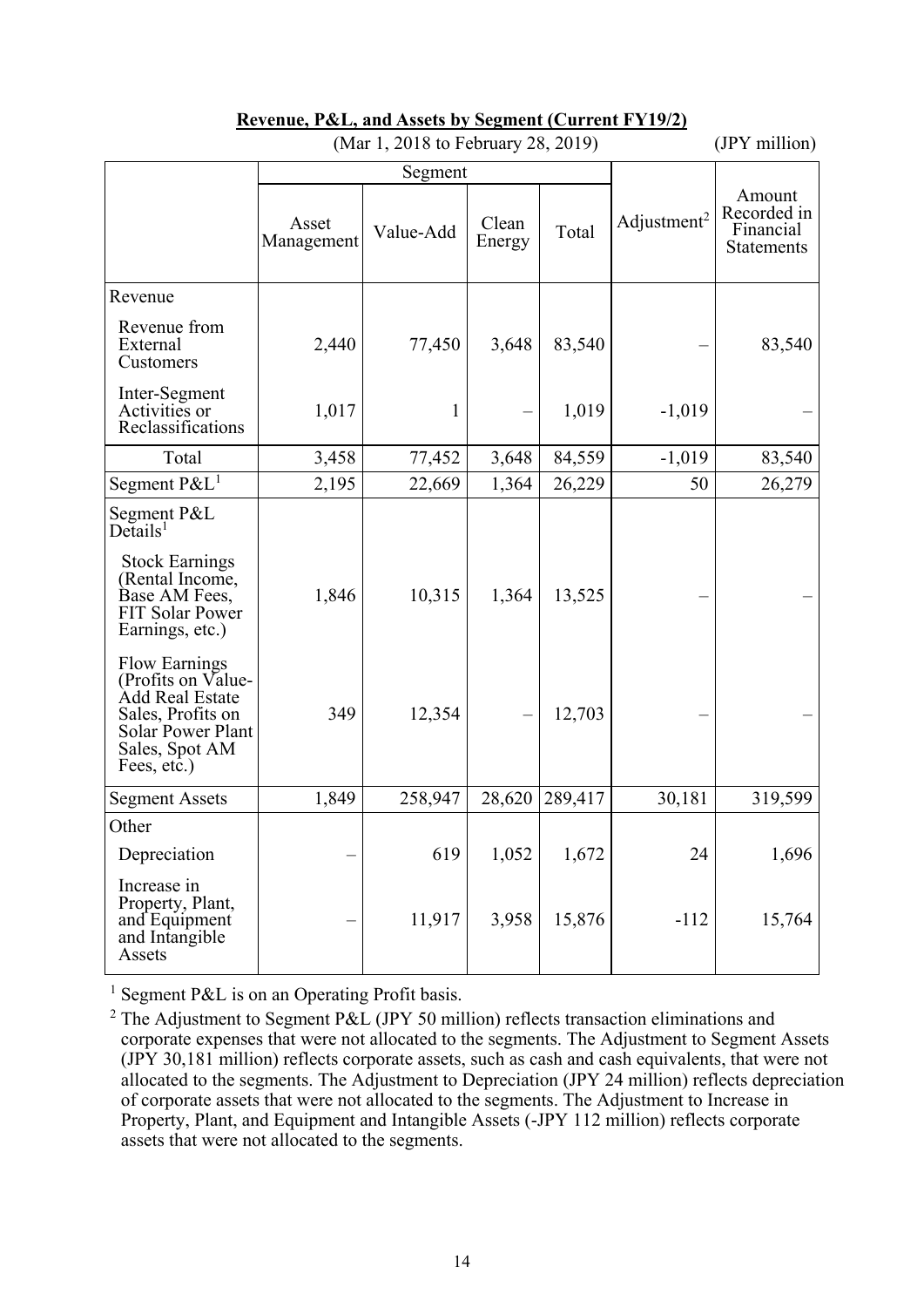| (Mar 1, 2017 to February 28, 2018)                                                                                                       |                     |           |                 |         |                         | (JPY million)                                    |
|------------------------------------------------------------------------------------------------------------------------------------------|---------------------|-----------|-----------------|---------|-------------------------|--------------------------------------------------|
|                                                                                                                                          |                     | Segment   |                 |         |                         |                                                  |
|                                                                                                                                          | Asset<br>Management | Value-Add | Clean<br>Energy | Total   | Adjustment <sup>2</sup> | Amount<br>Recorded in<br>Financial<br>Statements |
| Revenue                                                                                                                                  |                     |           |                 |         |                         |                                                  |
| Revenue from<br>External<br>Customers                                                                                                    | 2,433               | 51,864    | 3,426           | 57,724  | 122                     | 57,846                                           |
| Inter-Segment<br>Activities or<br>Reclassifications                                                                                      | 1,006               | 1         |                 | 1,008   | $-1,008$                |                                                  |
| Total                                                                                                                                    | 3,440               | 51,865    | 3,426           | 58,732  | $-886$                  | 57,846                                           |
| Segment $P\&L^1$                                                                                                                         | 2,043               | 19,002    | 899             | 21,944  | $-25$                   | 21,919                                           |
| Segment P&L<br>$De$ tails <sup>1</sup>                                                                                                   |                     |           |                 |         |                         |                                                  |
| <b>Stock Earnings</b><br>(Rental Income,<br>Base AM Fees,<br><b>FIT Solar Power</b><br>Earnings, etc.)                                   | 1,662               | 8,788     | 599             | 11,051  |                         |                                                  |
| <b>Flow Earnings</b><br>(Profits on Value-<br>Add Real Estate<br>Sales, Profits on<br>Solar Power Plant<br>Sales, Spot AM<br>Fees, etc.) | 380                 | 10,213    | 299             | 10,893  |                         |                                                  |
| <b>Segment Assets</b>                                                                                                                    | 1,778               | 240,670   | 25,854          | 268,303 | 28,209                  | 296,512                                          |
| Other                                                                                                                                    |                     |           |                 |         |                         |                                                  |
| Depreciation                                                                                                                             |                     | 380       | 609             | 990     | 25                      | 1,015                                            |
| Impairment loss                                                                                                                          |                     | 327       |                 | 327     |                         | 327                                              |
| Increase in<br>Property, Plant,<br>and Equipment<br>and Intangible<br>Assets                                                             |                     | 7,525     | 3,384           | 10,909  | 218                     | 11,127                                           |

## **Revenue, P&L, and Assets by Segment (Previous FY18/2)**

<sup>1</sup> Segment P&L is on an Operating Profit basis.

<sup>2</sup> The Adjustment to Segment P&L (-JPY 25 million) reflects transaction eliminations and corporate expenses that were not allocated to the segments. The Adjustment to Segment Assets (JPY 28,209 million) reflects corporate assets, such as cash and cash equivalents, that were not allocated to the segments. The Adjustment to Depreciation (JPY 25 million) reflects depreciation of corporate assets that were not allocated to the segments. The Adjustment to Increase in Property, Plant, and Equipment and Intangible Assets (JPY 218 million) reflects corporate assets that were not allocated to the segments.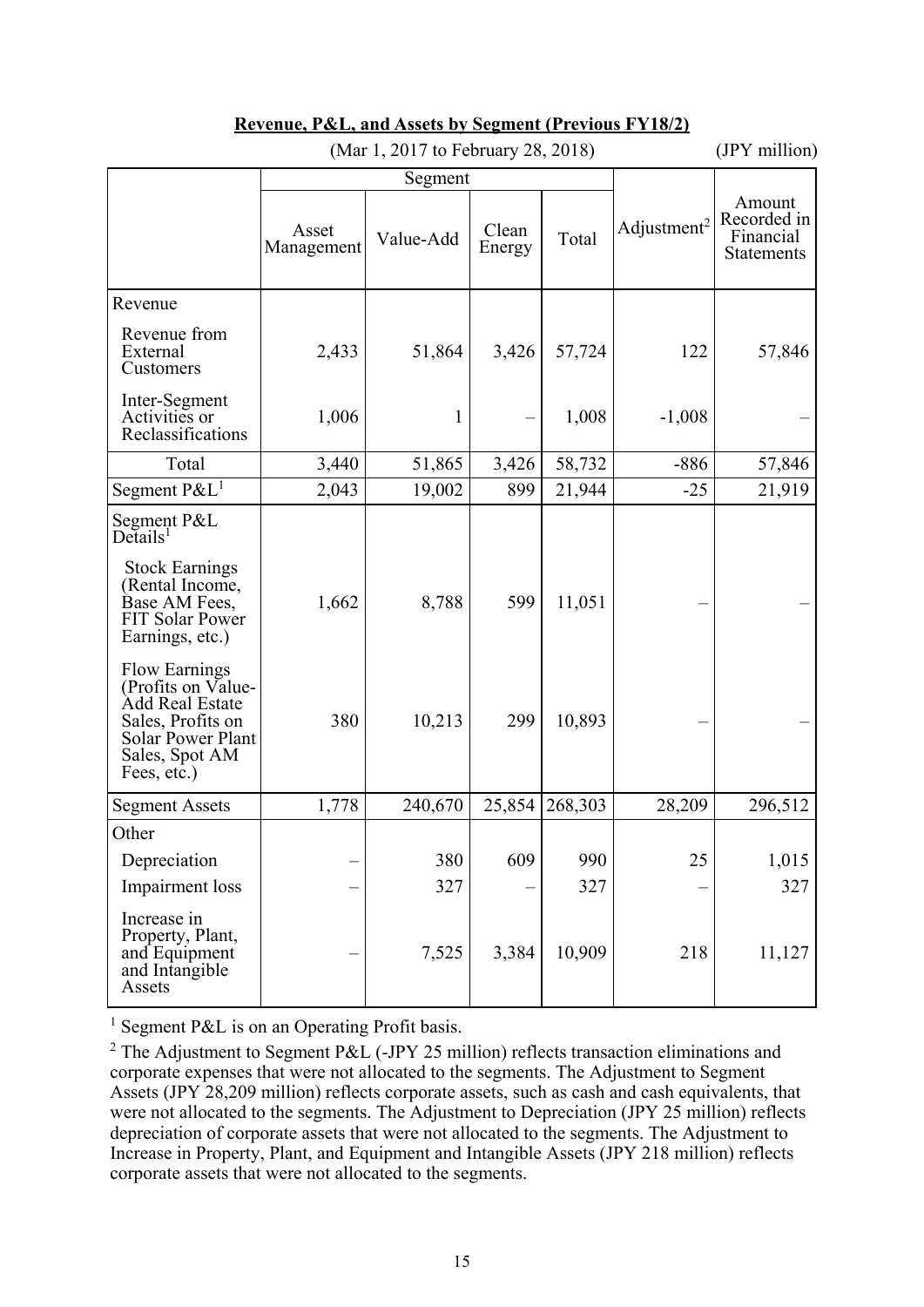## **Goodwill and Amortization by Segment (Current FY19/2)**

(Mar 1, 2018 to Feb 28, 2019)

## Goodwill

### (JPY million)

|                                            | Asset<br>Value-Add<br>Management |     | Clean Energy | Total | Adjustment | Amount<br>Recorded in<br> Consolidated <br>Financial<br><b>Statements</b> |  |
|--------------------------------------------|----------------------------------|-----|--------------|-------|------------|---------------------------------------------------------------------------|--|
| Amortization<br>during the period          | 70                               | 168 | 15           | 254   |            | 254                                                                       |  |
| Outstanding<br>balance as of<br>period-end | 841                              | 285 | 218          | 1,346 |            | 1,346                                                                     |  |

## Negative Goodwill  $N/A$

## **Goodwill and Amortization by Segment (Previous FY18/2)**

(Mar 1, 2017 to Feb 28, 2018)

## Goodwill

Segment Adjustment Amount Recorded in Consolidated Financial Statements Asset<br>Management Value-Add Clean Energy Total Amortization Amortization  $\begin{array}{|l|c|c|c|c|c|c|c|c|} \hline \text{Amortization} & & & 70 & & 25 & 15 & 111 & & & - & 111 \ \hline \end{array}$ **Outstanding** balance as of period-end 912 454 234 1,600 - 1,600

> Negative Goodwill N/A

(JPY million)